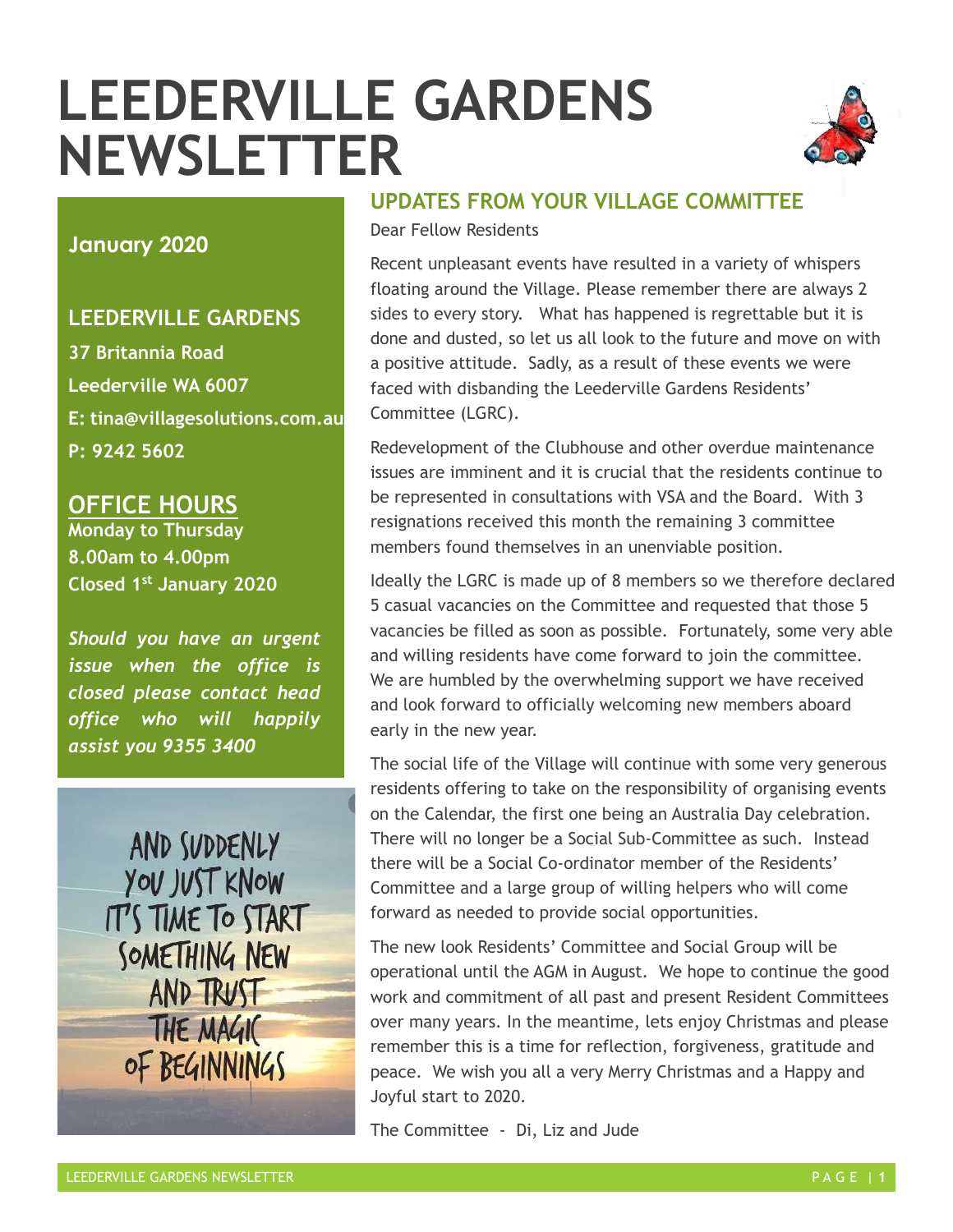# **THE YEAR THAT WAS - 2019**

















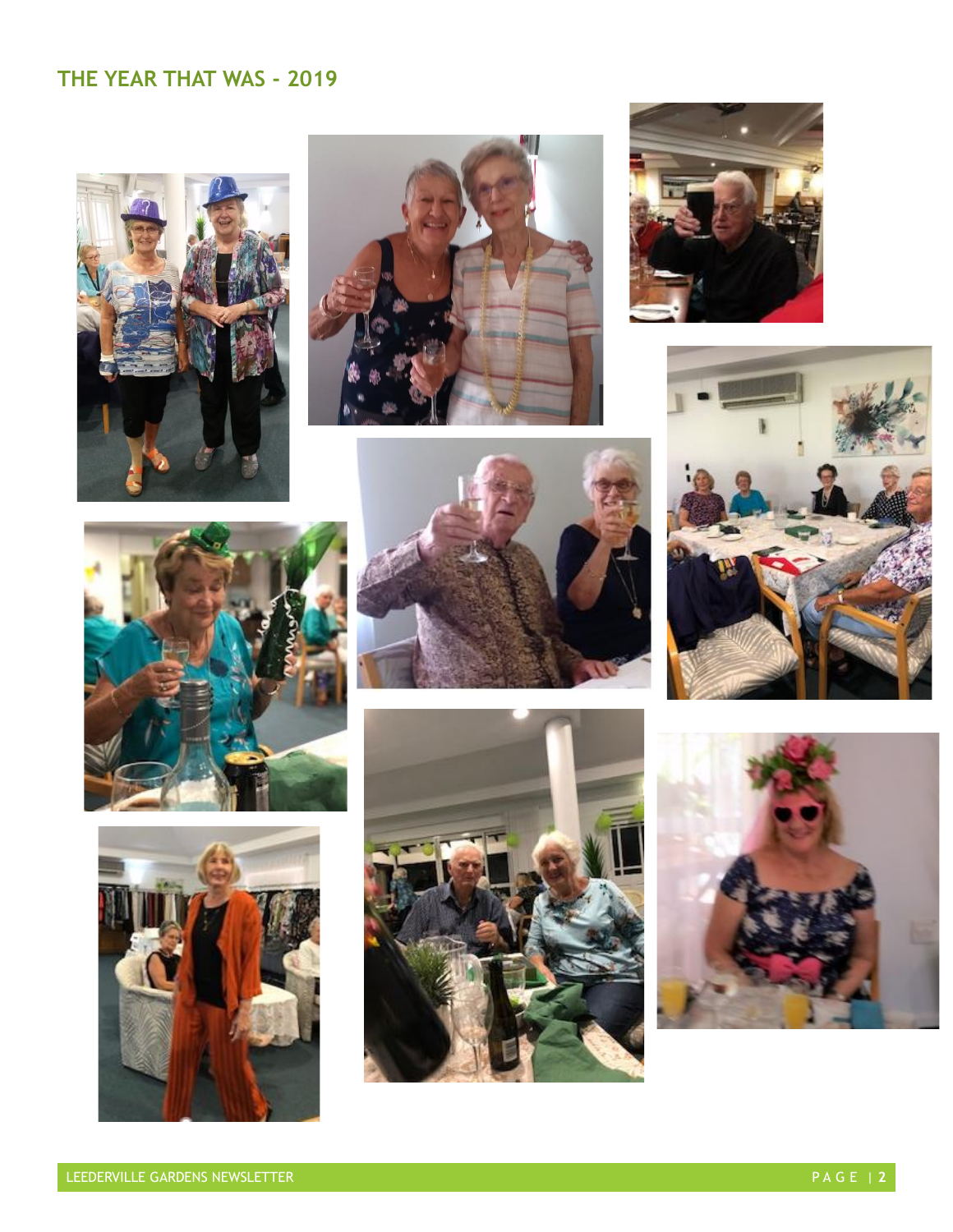### **WELCOME TO NEW RESIDENT**

Please join me in welcoming Ruth Bullock who will be moving into Unit 66 on 9<sup>th</sup> January 2020.

#### **MANAGEMENT AND BOARD UPDATES**

It is strangely quiet in my office as I am writing this on the Monday before Christmas. This is in stark contrast to the hustle and bustle of the last couple of weeks with three major Christmas events being held in the Clubhouse. All of which I believe were very successful, despite a few hiccups on the catering front for the Christmas lunch. Still as my mum used to say "we learn as we go".

As the New Year approaches, I am sure there are many people already thinking about their New Year's resolutions, and although I hate to admit it I am one of them. I don't plan on losing weight, getting fit or drinking less (all hopeless causes for me). Instead I want to learn something new and I think I am in the right place to make that happen. EVERYONE in this Village has something valuable to share, whether it be a skill, or just a wonderful way of viewing of the world. I'm hoping that if we set aside an informal 'chat and create' morning once a fortnight in the Clubhouse, people might come together to knit, sew, draw, paint, talk in another language or just 'be there'.



The New Year will also see the return of the "Pop Up" Restaurants. Mark is very keen to try the restaurants at the weekend creating more opportunity for the family and friends of residents to join them for a relaxed meal. I am sure there are many good things ahead for 2020 but they won't just come to us, we all need to play our part in building a vibrant, active community where everyone is valued and has a role to play. For my part, I will do my utmost to support the LGRA as it rebuilds and rejuvenates itself taking Leederville Gardens into the next decade. My thanks also to the outgoing members of the LGRA for their important contribution to the Village and their support in my first year at Leederville Gardens.

#### **Tina Merry, Village Manager BOOK CLUB**



Sandra and the other book club members would love you to join the Leederville Gardens book club which meets on the second Thursday of every month.

Date: Thursday 9<sup>th</sup> January Time: 4.00 pm Book: "Dear Fatty" Author: Dawn French

#### **LIBRARY ITEMS EXCHANGE**

First delivery date for 2020 is Tuesday January 14<sup>th</sup>.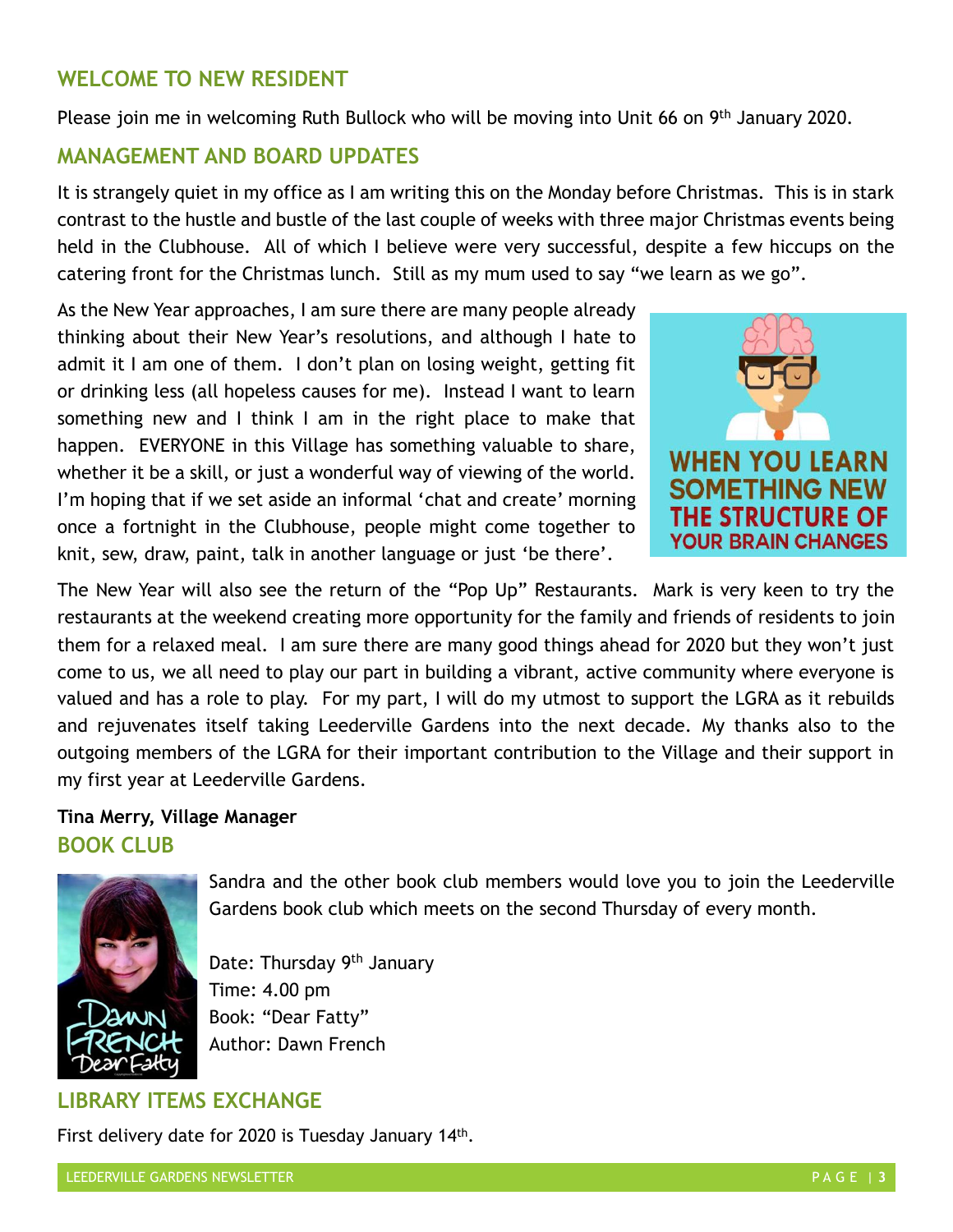## **BIRTHDAY MENTIONS**



Sending you wishes on butterfly wings for a wonderful day, full of beautiful things.



## **COMING SOON – VILLAGE | RESIDENT JANUARY EVENTS**

| <b>DATE</b>                                           | <b>TIME</b>    | <b>EVENT DETAIL</b>                                                                                                                                                                 |
|-------------------------------------------------------|----------------|-------------------------------------------------------------------------------------------------------------------------------------------------------------------------------------|
| Wednesday 1 <sup>st</sup> January                     | 5.00pm         | <b>Happy Hour</b>                                                                                                                                                                   |
| Thursday 9th January                                  | 4.00pm         | <b>Book Club</b>                                                                                                                                                                    |
| Thursday 9th January                                  | 10.00am        | Special Movie Event - By popular<br>demand British Comedy "Saving Grace"<br>starring Brenda Blethyn (of Vera fame).                                                                 |
| Tuesday 14 <sup>th</sup> January                      |                | <b>Update on the NBN</b> - Info session with<br>Telstra and other telcos. Please add<br>your name to the list in the Clubhouse.                                                     |
| Wednesday 15 <sup>th</sup> & 29 <sup>th</sup> January | 10.00 to 12.00 | First of the 'Chat and Create'<br>mornings. Bring something you enjoy<br>doing to the clubhouse - share your skills<br>and enthusiasm or just enjoy some<br>company while you work. |
| Sunday 26 <sup>th</sup> January                       | 6.00           | <b>Australia Day BBQ</b>                                                                                                                                                            |
| Every Monday                                          | 5.30pm         | Meditation                                                                                                                                                                          |
| <b>ANVTIME</b>                                        |                |                                                                                                                                                                                     |

#### **ANYTIME**

**Movies – if there is a film or show available on Netflix which you would like to watch in the Clubhouse – just let me know and will set up for you. Something for the grandkids perhaps?** (I have popcorn<sup>(2)</sup>).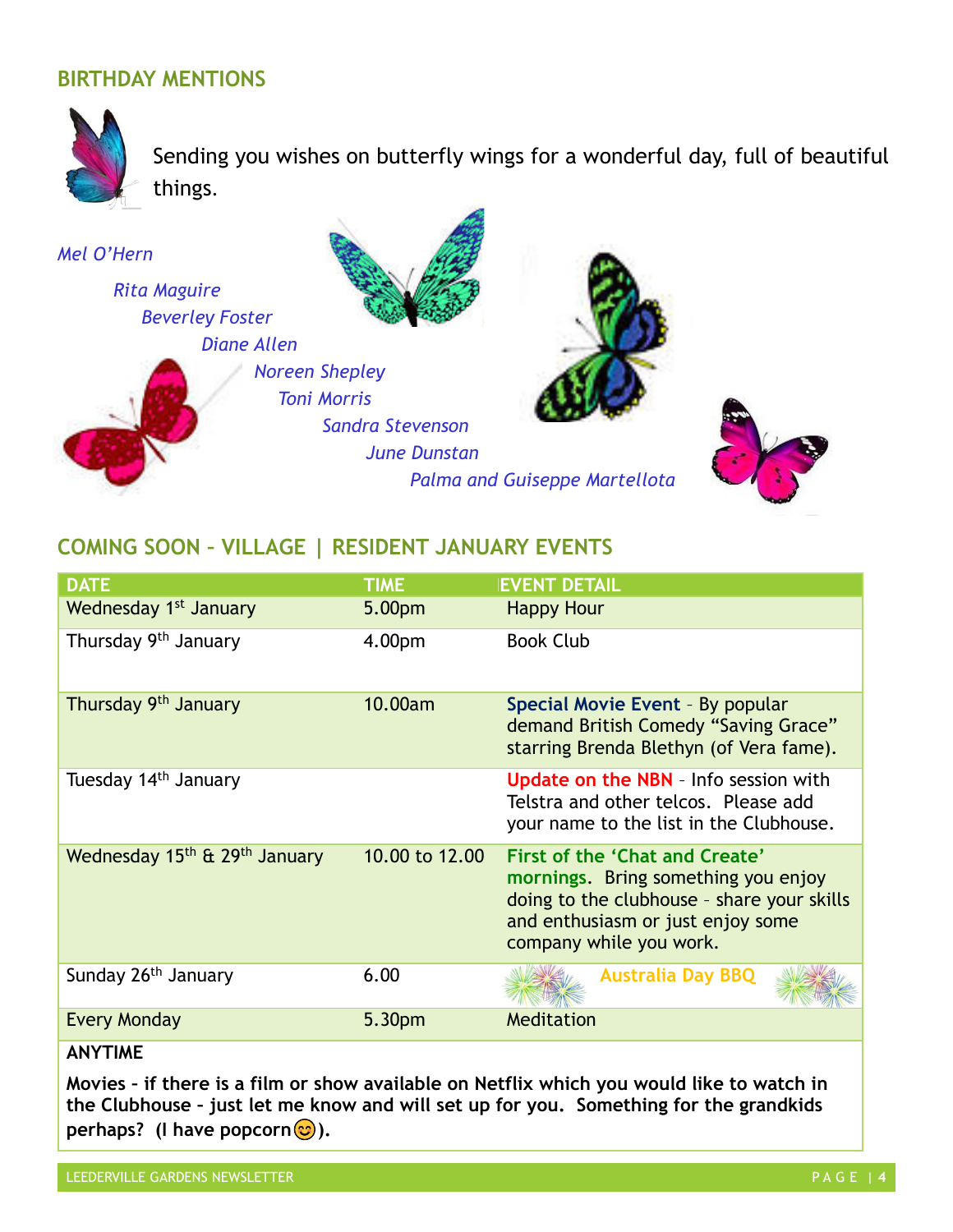#### **VILLAGE SALES UPDATE**

**Villa 28** – For sale, basic refurbishment and on the market for \$360,000

**Villa 30** – For sale, basic refurbishment and on the market for \$355,000

**Villa 37** – For Sale, full refurbishment and on the market for \$480,000

**HOME OPEN HELD WEEKLY TUESDAY AND WEDNESDAY 10.00AM TO 12NOON AND SATURDAYS 10.30AM TO 11.30AM; ALTERNATIVELY PRIVATE APPOINTMENTS ARE WELCOME**

## **HEALTH & BEAUTY**



Have you thought about a new look for 2020. Come and see one of our lovely hairdressers for a 'new do'.

Be the first to feature in the 2020 'before' and 'after' gallery. Remember when you use our onsite hairdressers you are supporting the village – a percentage of the fee goes to the operating account.

| <b>SERVICE</b>                                      | <b>DATE</b>                | <b>BOOKING</b>                                                              |
|-----------------------------------------------------|----------------------------|-----------------------------------------------------------------------------|
| Dr Peter Winterton GP                               | Thursday 9th January       | Please contact village office to book an<br>appointment                     |
| Dr Laura O'Connor                                   |                            | Please contact Oxford St Medical Centre<br>to book an appointment 9444 3700 |
| Podiatrist - Roslyn Greigg                          |                            | Ring 0422 913 685 for an appointment                                        |
| Hairdresser - Linley & Peta Every Friday in January |                            | 0418 940 566 or 9284 0530 after 5.00pm<br>for an appointment                |
| Hairdresser - Amanda                                | Every Monday in<br>January | Contact Amanda direct on 0430 161 097<br>to book a free consultation        |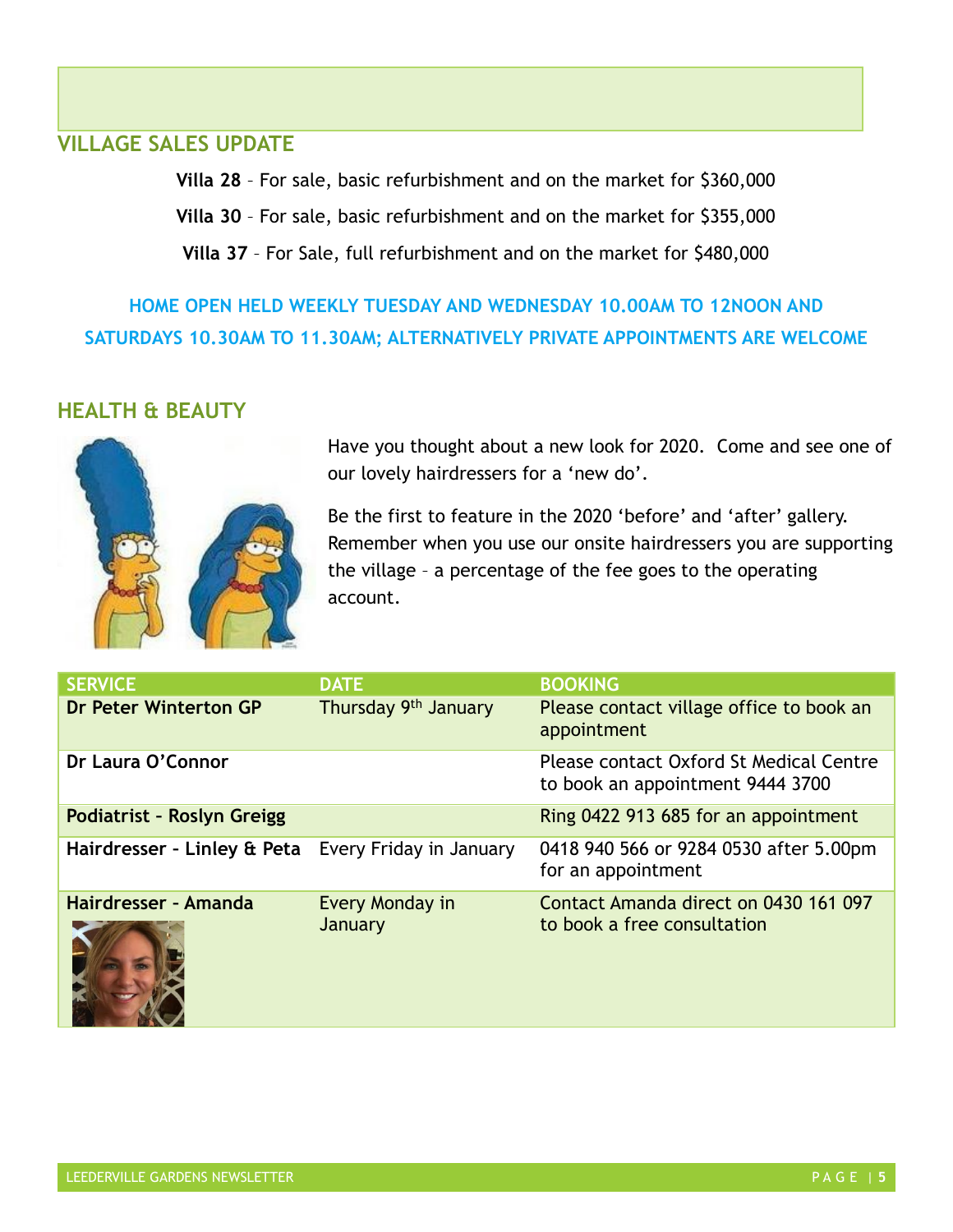



# **UPCOMING EVENTS OUTSIDE THE VILLAGE**

There's SUMMERthing for everyone at the Mezz this January! There are many FREE events in The Laneway this Summer including

outdoor movies, quiz nights, entertainment, pop-up art and kids' fun!

| <b>Friday 10 January</b> | Movie at sundown                                                                                                                                                                    |  |  |
|--------------------------|-------------------------------------------------------------------------------------------------------------------------------------------------------------------------------------|--|--|
|                          | Outdoor Family Movie Night. Grab some food and drink for a special<br>screening of the Greatest Showman! First in, best dressed - beanbags,<br>tables and chairs available for use. |  |  |
| Saturday 11 January      | $6pm - 7pm$                                                                                                                                                                         |  |  |
|                          | Adam & Selina Roaming Magic illusionists will make a special appearance<br>wowing you with their favourite tricks.                                                                  |  |  |
| Friday 17 January        | <b>Live Music</b>                                                                                                                                                                   |  |  |
|                          | Enjoy chilled out Summer vibes whilst enjoying dinner.                                                                                                                              |  |  |
|                          | Check out the webpage for more events                                                                                                                                               |  |  |
|                          | https://www.hawaiian.com.au/shopping-centres/mezz/news/theres-<br>summerthing-for-everyone                                                                                          |  |  |
|                          |                                                                                                                                                                                     |  |  |



**HOW TO TURN A FROWN INTO A SMILE**



When things go wrong, you can fall down or look up. You can shut down or wake up, all over again, starting from right where you stand. You can accept that the days won't always look bright, but commit to finding something worth smiling about. Here are five suggestions to brighten your day.

1. Call a friend who knows how to laugh at herself to remember what it's like not to take yourself too seriously.

2. Ask a friend to come over and make you smile. It's really simple and obvious, I know, but sometimes we forget to just ask for what we need.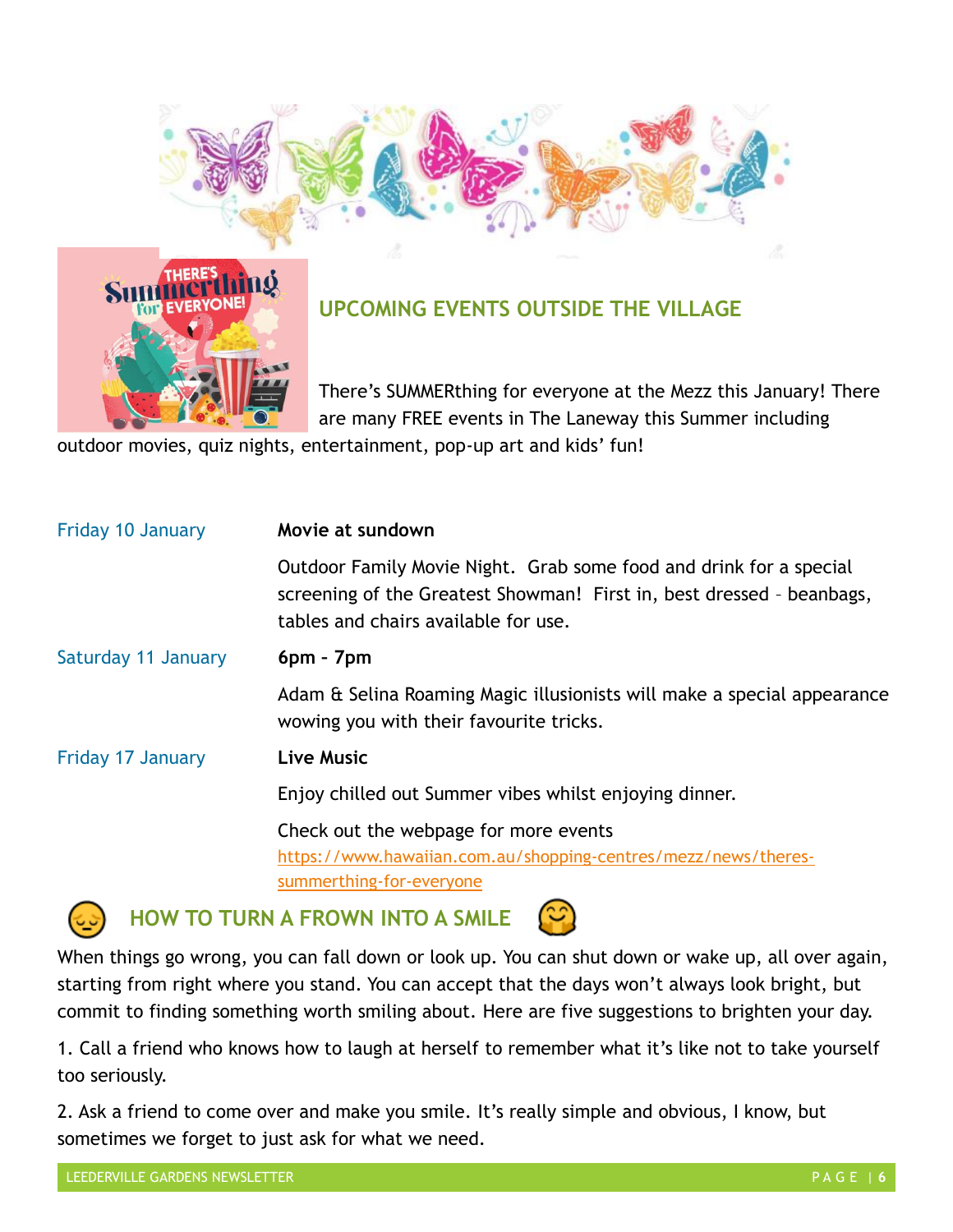3. Read a letter, card, or email from someone who thought of you when you were going through a hard time.

4. Search your deleted email folder for "thank you." You probably made a huge difference in someone's life recently—remember that now!

5. Text a friend, "What's the funniest thing you've heard today?"

## **AUSTRALIA DAY QUIZ QUESTIONS**



1. Who has been the only female governor-general?

2. What was the term for the locals who assisted Australian soldiers during the World War II New Guinea campaign?

3. Which character did Banjo Paterson refer to as "the King of the Overland"?

4. Which animal did indigenous Australians call a warrigal?

- 5. Does NSW or SA have the larger area?
- 6. Shearing the Rams is an 1890 painting by which artist?

7. In 1796, which surgeon led an unsuccessful attempt to cross the Blue Mountains?

8. Name Muriel's home town in the 1994 movie Muriel's Wedding?

9. Apart from the Queen, who was the only woman depicted on Australia's first series of paper decimal currency banknotes? 10. Is the Great Barrier Reef or Great Dividing Range longer?

# **RECIPE**

#### **MANGO AND PASSIONFRUIT AUSTRALIAN MESS**



#### **INGREDIENTS**

2 mangoes 300 ml thickened cream 1 vanilla bean, split lengthways, seeds scraped 2 tablespoons icing sugar, sifted 6 meringue nests or a 20cm pavlova shell, broken into small chunks Pulp of 4 passionfruit

#### **Step 1**

Finely chop the flesh of 1 mango cheek and set aside to serve, then roughly chop remaining mango flesh and puree until smooth in a blender or processor.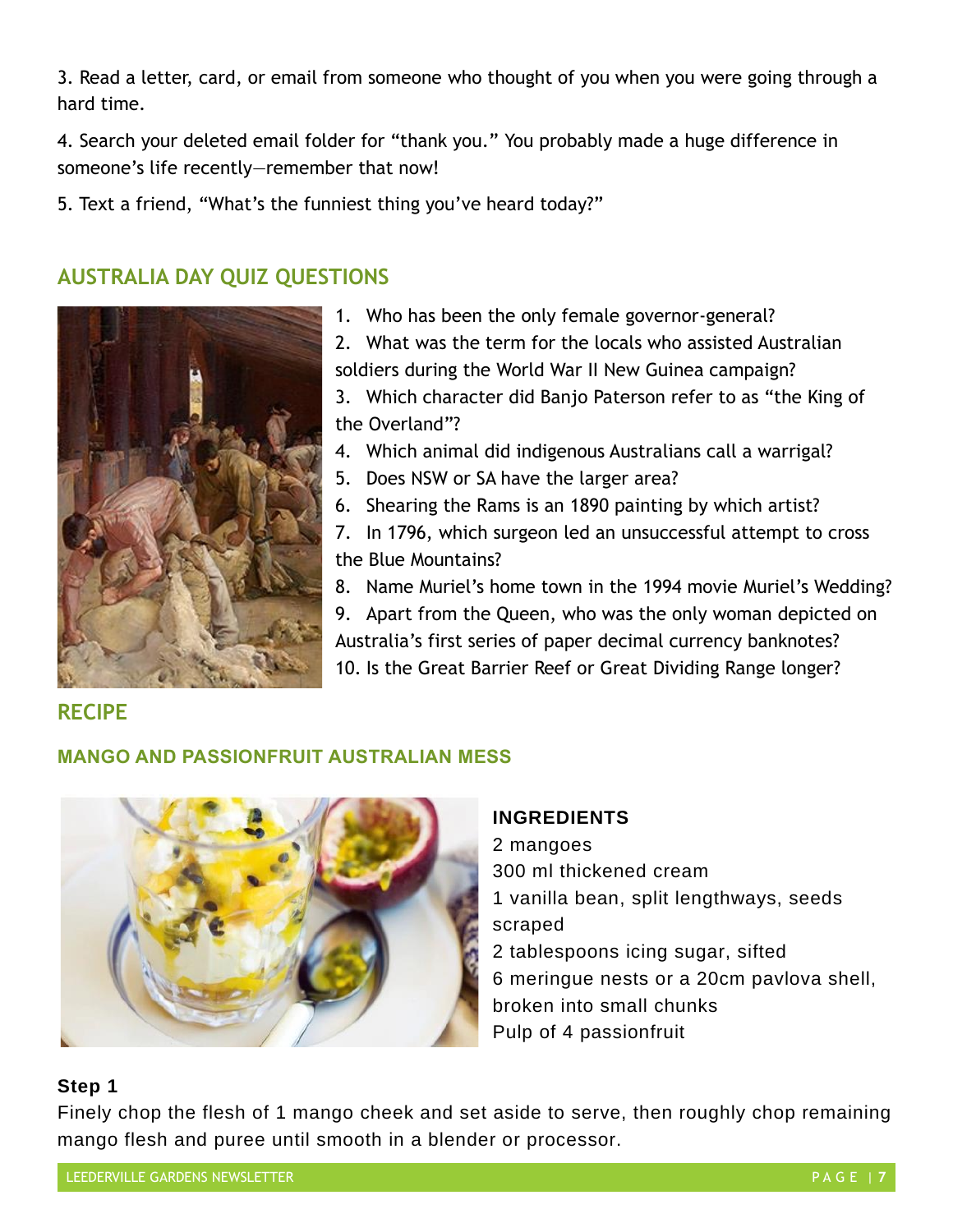#### **Step 2**

Beat the cream, vanilla seeds and icing sugar in a bowl until thick. Stir in the crushed meringue. Layer some of the mango puree and meringue mixture in four 300ml serving glasses, alternating layers. Top each glass with some of the finely chopped mango, a little of the passionfruit pulp and a little more mango puree. Serve immediately.

### **SCAMWATCH**

#### **BEWARE OPENING A SCAMMER'S CON THIS HOLIDAY PERIOD**

The ACCC is warning the community to be wary of scammers trying to ruin their Christmas holidays.

"Scammers often try to take advantage of people during the busy Christmas period and prey on our vulnerabilities at this time of year. For example, they may take advantage of you looking for a good deal on a family holiday, searching for a loved one's present at an online store, or even that you're expecting a present from someone through the post." Watch out for three common holiday season scams:

**Travel scams**: scammers trick their victims into believing they've won a travel prize or scored a really good deal on a travel package, like a cruise. Unfortunately, these seemingly too-good-to-be-true holidays are nothing more than a scammer's con. In the past 12 months, nearly \$86,000 has been lost to this scam, with about 1750 reports.

Online shopping scams: scammers will set up believable looking online stores to trick people into goods that don't really exist. They might also set up fake online classified or auction site listings. They entice people with legitimate looking discounts and may even advertise items as the perfect Christmas present for a loved one. This scam has cost Australians more than \$1.3 million in the past 12 months, with more than 6440 reports. **Parcel delivery scams**: with millions of packages moving across the country scammers will send fake 'missed delivery' notices to potential victims. These scams are aimed at getting people to download malware or ransomware onto their PCs, which can be costly to remove; or steal their personal information. Scamwatch has received about 1700 reports of this scam in the past 12 months.

"Your personal information is often just as valuable to a scammer as your money so always be careful about the information you give out online," Ms Rickard said.

"There are some simple tips you can follow to stay ahead of scammers these holidays." "If a deal seems too good to be true, it probably is. Do your research on any online stores you're using, especially if it's for the first time. Never do a deal or make a payment outside the online auction site you are using. If you are buying from a classified website only hand over the money when you have physically inspected the goods. Finally, never open attachments or download files you receive out of the blue—no matter who the email comes from or how legitimate it looks," Ms Rickard said.

Follow [@scamwatch\\_gov](https://twitter.com/scamwatch_gov?lang=en) on Twitter and subscribe to [Scamwatch radar alerts](https://www.scamwatch.gov.au/news/subscribe-to-newsletter) to get up-todate warnings.